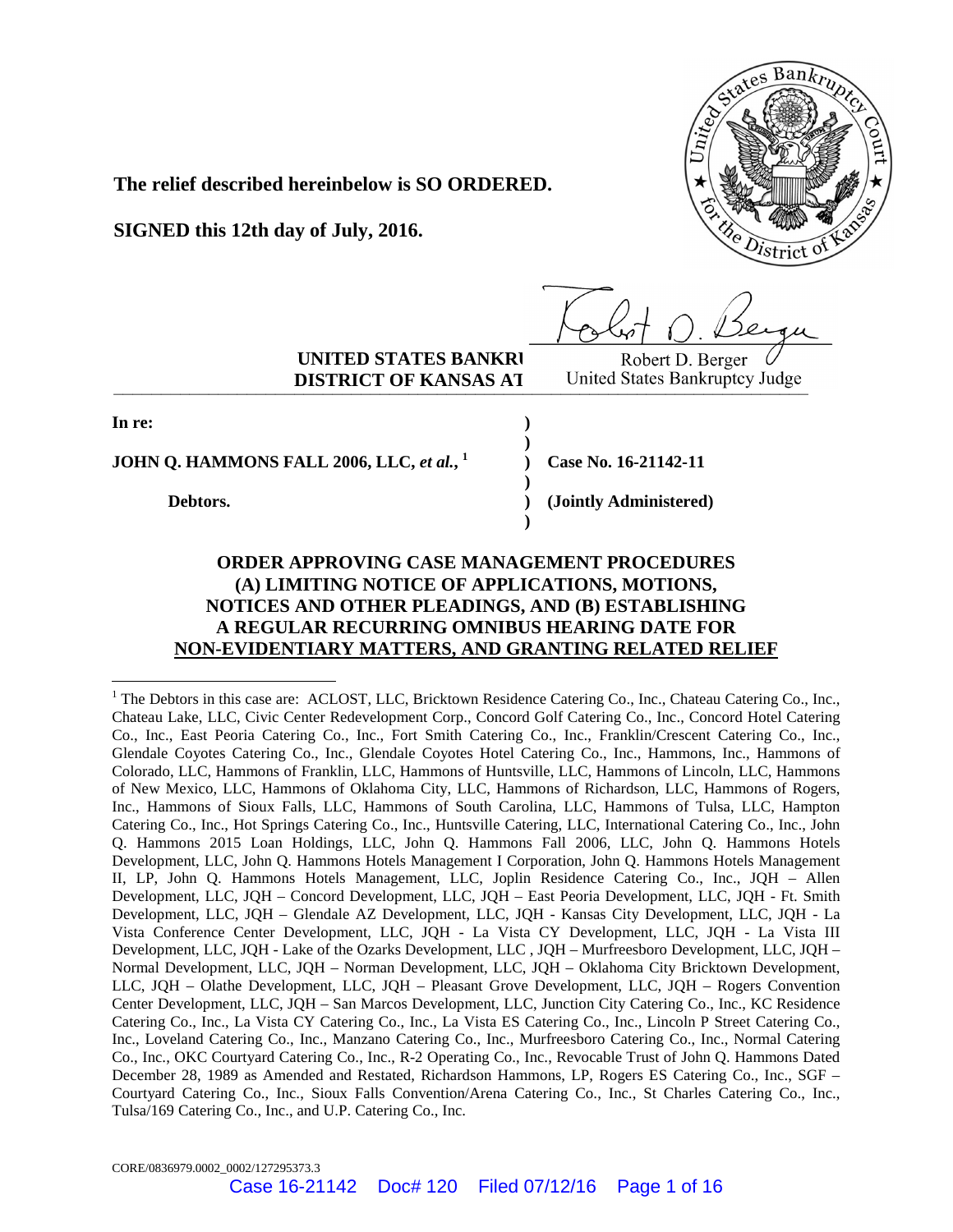Upon the Motion (the "Motion")<sup>2</sup> of the above-captioned debtors (collectively, "Debtors") for entry of an order establishing case management procedures (a) limiting notice of applications, motions, notices and other pleadings, and (b) establishing a regular recurring omnibus hearing date for non-evidentiary matters, and for related relief, all as more fully set forth in the Motion; the Court having reviewed the Motion; and the Court having determined that the relief requested in the Motion is in the best interests of Debtors, their estates, creditors and other parties-in-interest; and it appearing that notice of the Motion was good and sufficient under the particular circumstances and that no other or further notice need be given; and upon the record herein; and after due deliberation thereon; and good and sufficient cause appearing therefor, it is hereby ORDERED THAT:

1. The Motion is GRANTED as set forth herein.

2. The Case Management Procedures set forth on Exhibit 1 hereto are approved and will govern all aspects of these chapter 11 cases.

3. Notwithstanding the foregoing, the Bankruptcy Code, the Bankruptcy Rules, and the Local Rules, as amended from time to time and as supplemented by any applicable General Orders or Administrative Orders entered in this District, will apply in these chapter 11 cases by default, except to the extent the Case Management Procedures provide otherwise.

4. The Court hereby establishes a regularly scheduled recurring omnibus docket date at which time, all non-evidentiary motions, applications, and other matters in these cases will be taken up as set forth in the attached Case Management Procedures. Parties are directed to schedule their hearings in accordance with the Case Management Procedures.

<u>.</u>

 $2^2$  Capitalized terms not otherwise defined herein shall have the meanings ascribed to them in the Motion.

CORE/0836979.0002\_0002/127295373.3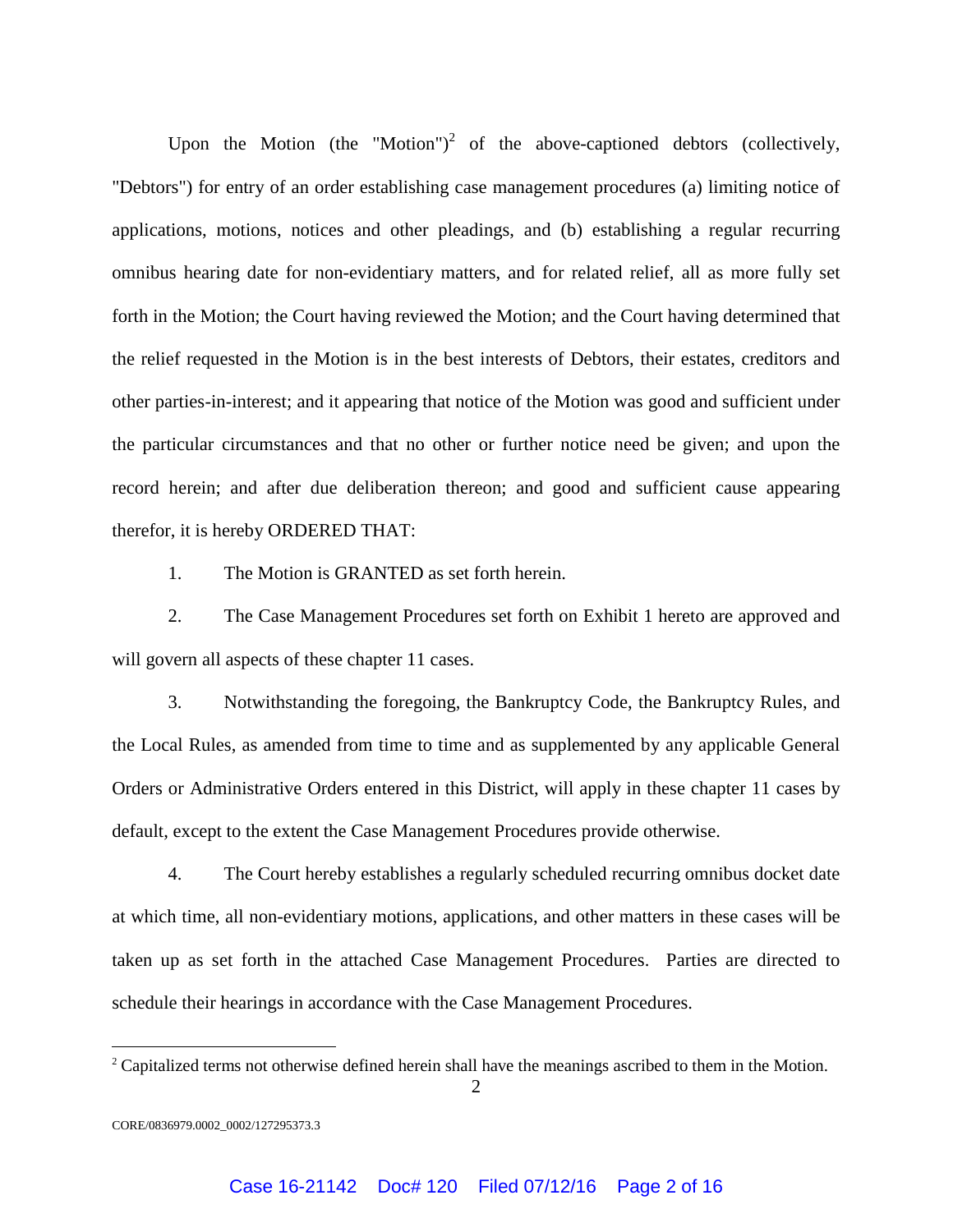5. Debtors shall serve the Case Management Procedures on the Service List (as defined in the Case Management Procedures). Debtors shall also publish the Case Management Procedures on the website maintained by Debtors' proposed noticing and claims agent, BMC Group, Inc. (the "Notice & Claims Agent"), at https://www.bmcgroup.com/JQH (the "Case Website"). Additionally, parties may request a copy of the Case Management Procedures from the Notice & Claims Agent or Debtors' proposed counsel.

6. In the event that the Case Management Procedures are modified during these chapter 11 cases, Debtors shall redistribute the Case Management Procedures to the Service List and publish any modified version on the Case Website.

IT IS SO ORDERED.

# # #

## SUBMITTED BY:

## STINSON LEONARD STREET LLP

By: \_/s/ Mark Shaiken\_\_ Mark Carder KS # 11529 Mark Shaiken KS # 11011 1201 Walnut, Suite 2900 Kansas City, MO 64106 Telephone: (816) 842-8600 Facsimile: (816) 691-3495 mark.carder@stinson.com mark.shaiken@stinson.com

COUNSEL FOR THE DEBTORS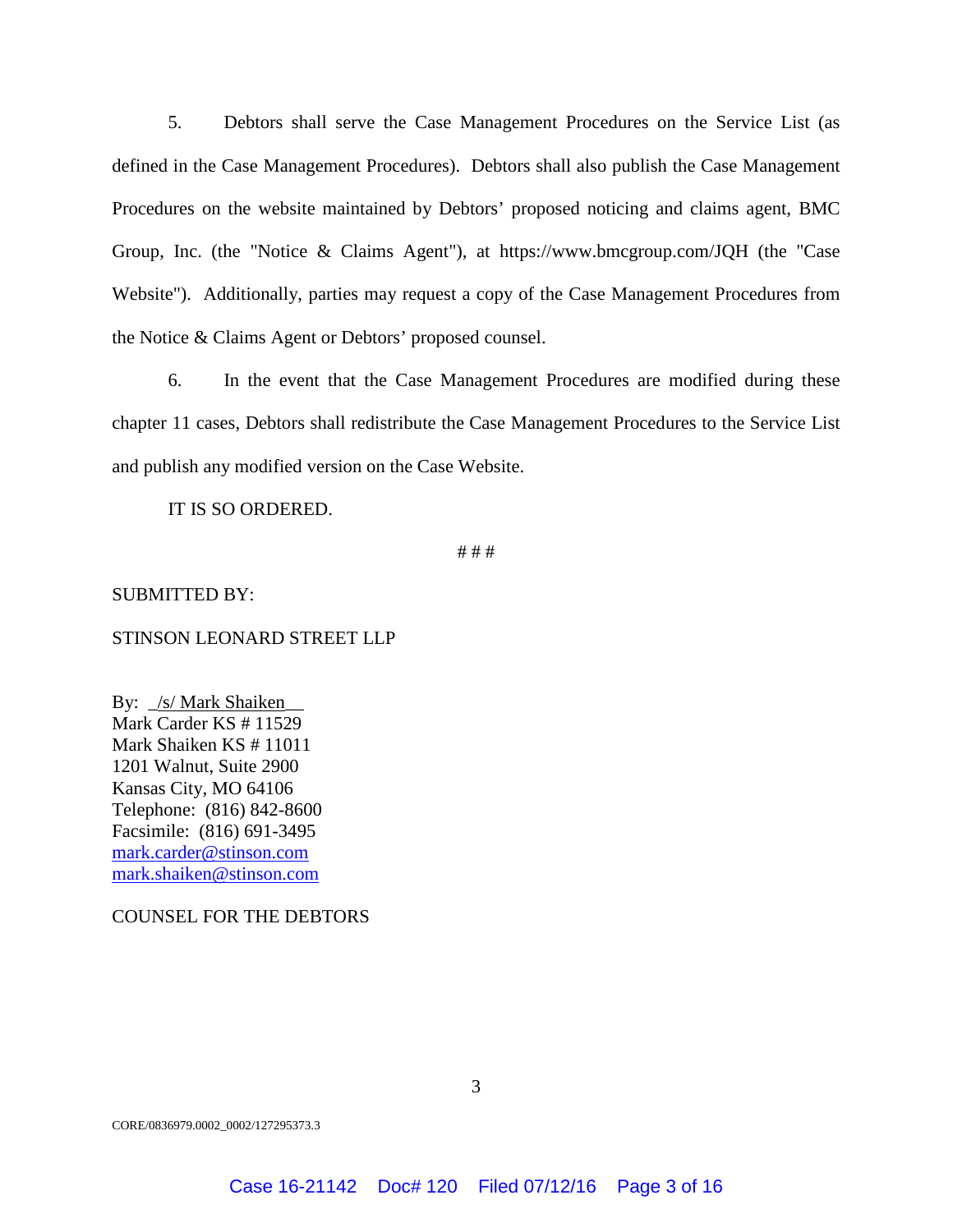#### **EXHIBIT 1**

# **UNITED STATES BANKRUPTCY COURT DISTRICT OF KANSAS AT KANSAS CITY**

**) )**

**)**

**)** 

**In re:** 

<u>.</u>

**JOHN Q. HAMMONS FALL 2006, LLC,** *et al.***, 3**

**Debtors.** 

**) Case No. 16-21142-11 ) (Jointly Administered)** 

## **CASE MANAGEMENT PROCEDURES**

These case management procedures ("Case Management Procedures") have been approved by the United States Bankruptcy Court for the District of Kansas (the "Court") for the administratively consolidated chapter 11 cases of the above-captioned debtors (collectively, "Debtors") pursuant to Debtors' motion for entry of an order approving case management procedures, (a) limiting notice of applications, motions, notices and other pleadings, and (b)

CORE/0836979.0002\_0002/127295373.3

4

<sup>&</sup>lt;sup>3</sup> The Debtors in this case are: ACLOST, LLC, Bricktown Residence Catering Co., Inc., Chateau Catering Co., Inc., Chateau Lake, LLC, Civic Center Redevelopment Corp., Concord Golf Catering Co., Inc., Concord Hotel Catering Co., Inc., East Peoria Catering Co., Inc., Fort Smith Catering Co., Inc., Franklin/Crescent Catering Co., Inc., Glendale Coyotes Catering Co., Inc., Glendale Coyotes Hotel Catering Co., Inc., Hammons, Inc., Hammons of Colorado, LLC, Hammons of Franklin, LLC, Hammons of Huntsville, LLC, Hammons of Lincoln, LLC, Hammons of New Mexico, LLC, Hammons of Oklahoma City, LLC, Hammons of Richardson, LLC, Hammons of Rogers, Inc., Hammons of Sioux Falls, LLC, Hammons of South Carolina, LLC, Hammons of Tulsa, LLC, Hampton Catering Co., Inc., Hot Springs Catering Co., Inc., Huntsville Catering, LLC, International Catering Co., Inc., John Q. Hammons 2015 Loan Holdings, LLC, John Q. Hammons Fall 2006, LLC, John Q. Hammons Hotels Development, LLC, John Q. Hammons Hotels Management I Corporation, John Q. Hammons Hotels Management II, LP, John Q. Hammons Hotels Management, LLC, Joplin Residence Catering Co., Inc., JQH – Allen Development, LLC, JQH – Concord Development, LLC, JQH – East Peoria Development, LLC, JQH - Ft. Smith Development, LLC, JQH – Glendale AZ Development, LLC, JQH - Kansas City Development, LLC, JQH - La Vista Conference Center Development, LLC, JQH - La Vista CY Development, LLC, JQH - La Vista III Development, LLC, JQH - Lake of the Ozarks Development, LLC , JQH – Murfreesboro Development, LLC, JQH – Normal Development, LLC, JQH – Norman Development, LLC, JQH – Oklahoma City Bricktown Development, LLC, JQH – Olathe Development, LLC, JQH – Pleasant Grove Development, LLC, JQH – Rogers Convention Center Development, LLC, JQH – San Marcos Development, LLC, Junction City Catering Co., Inc., KC Residence Catering Co., Inc., La Vista CY Catering Co., Inc., La Vista ES Catering Co., Inc., Lincoln P Street Catering Co., Inc., Loveland Catering Co., Inc., Manzano Catering Co., Inc., Murfreesboro Catering Co., Inc., Normal Catering Co., Inc., OKC Courtyard Catering Co., Inc., R-2 Operating Co., Inc., Revocable Trust of John Q. Hammons Dated December 28, 1989 as Amended and Restated, Richardson Hammons, LP, Rogers ES Catering Co., Inc., SGF – Courtyard Catering Co., Inc., Sioux Falls Convention/Arena Catering Co., Inc., St Charles Catering Co., Inc., Tulsa/169 Catering Co., Inc., and U.P. Catering Co., Inc.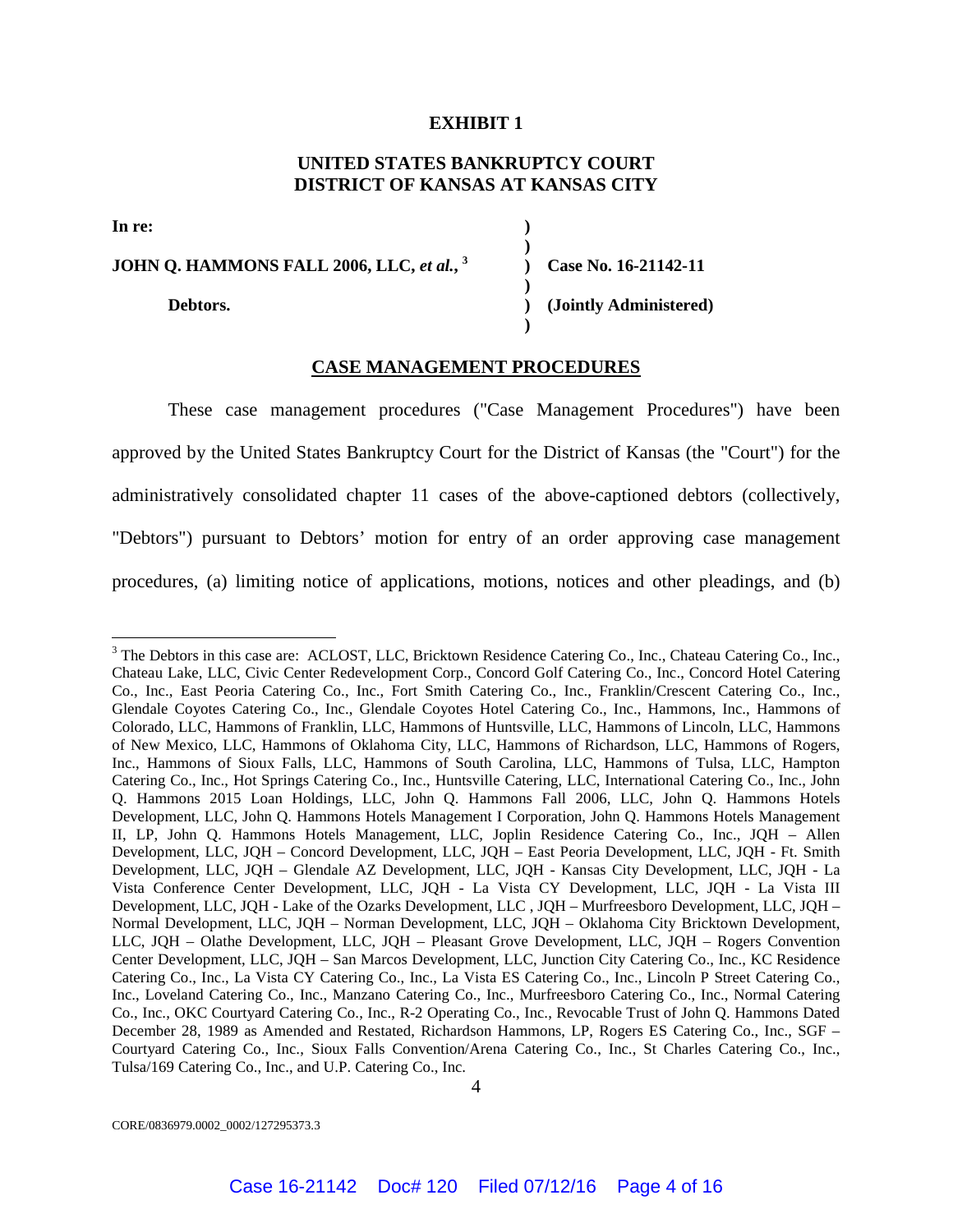establishing a regular recurring omnibus hearing date for non-evidentiary matters, and granting related relief (the "Motion").<sup>4</sup>

The Court has entered an order (the "Order") approving these Case Management Procedures. Anyone may obtain a copy of the Order, as well as any document filed with the Court in these chapter 11 cases, by (a) accessing the website maintained by BMC Group, Inc. (the "Notice & Claims Agent"), Debtors' notice and claims agent in these chapter 11 cases, at https://www.bmcgroup.com/JQH (the "Case Website"); (b) contacting the Notice & Claims Agent directly at: (888) 909-0100; or (c) accessing the Court's Electronic Filing System at https://ecf.ksb.uscourts.gov/ for a fee.

#### **I. HEARING PROCEDURES**

#### **A. All Matters to Be Heard at Omnibus Hearings.**

The Court has established the below as the regular, recurring monthly omnibus hearing date to consider all Court Filings (as defined herein) in these chapter 11 cases (collectively, the "Omnibus Hearings"). All matters to be taken up at the Omnibus Hearings shall be non evidentiary hearings and proceedings. Notwithstanding any local rules to the contrary, parties may only schedule Requests for Relief (as defined herein) for hearing at an Omnibus Hearing scheduled to occur at least 14 days after service of the notice of the Request for Relief (without taking into consideration any additional time otherwise required pursuant to Bankruptcy Rule 9006(f); provided that any party may request an emergency hearing pursuant to applicable local rules (an "Emergency Hearing")). Unless the Court orders otherwise, any Request for Relief that purports to set a hearing on a date or time at which no Omnibus Hearing is scheduled will automatically and without further order of the Court be heard at the next regularly scheduled

<u>.</u>

<sup>&</sup>lt;sup>4</sup> Capitalized terms used herein and not otherwise defined shall have the meanings ascribed to them in the Motion.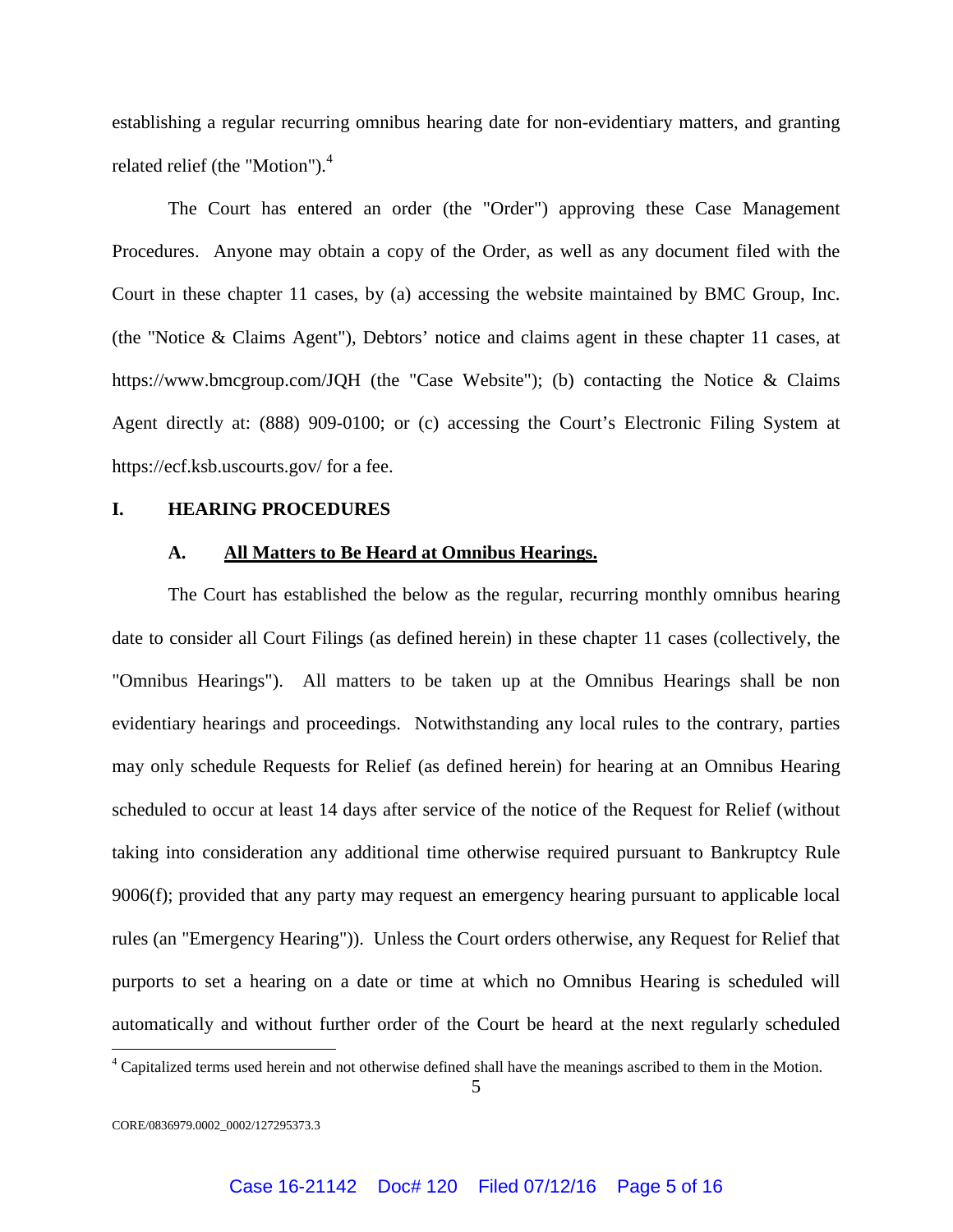Omnibus Hearing that is at least 14 days after the date such Request for Relief is filed and served.

## **II. OMNIBUS HEARINGS**

Unless otherwise ordered by the Court, the first eight Omnibus Hearings will be held on the following dates and times at The Robert J. Dole United States Courthouse, United States Bankruptcy Court, 500 State Avenue, Room 151, Kansas City, Kansas 66101:

A. Monday July 25, 2016, at 1 p.m. (prevailing Central Time);

B. Monday August 22, 2016 at 1 p.m. (prevailing Central Time);

C. Monday September 26, 2016, at 1 p.m. (prevailing Central Time);

D. Monday October 17, 2016, at 1 p.m. (prevailing Central Time);

E. Monday November 14, 2016, at 1 p.m. (prevailing Central Time); and

F. Monday December 12, 2016, at 1 p.m. (prevailing Central Time);

### **III. SUBSEQUENT OMNIBUS HEARINGS**

At or before the last scheduled Omnibus Hearing set forth above, Debtors will request, and the Court will schedule, additional Omnibus Hearings. Upon scheduling, the Notice & Claims Agent will post the dates and times of the Omnibus Hearings on the Case Website. Entities may contact the Notice & Claims Agent for information concerning all scheduled Omnibus Hearings.

## **IV. HEARING AGENDA**

Two business days before each hearing, Debtors must prepare and file a hearing agenda (each a "Proposed Hearing Agenda") for the convenience of the Court and counsel. This Proposed Hearing Agenda will not be determinative of the matters to be heard at the respective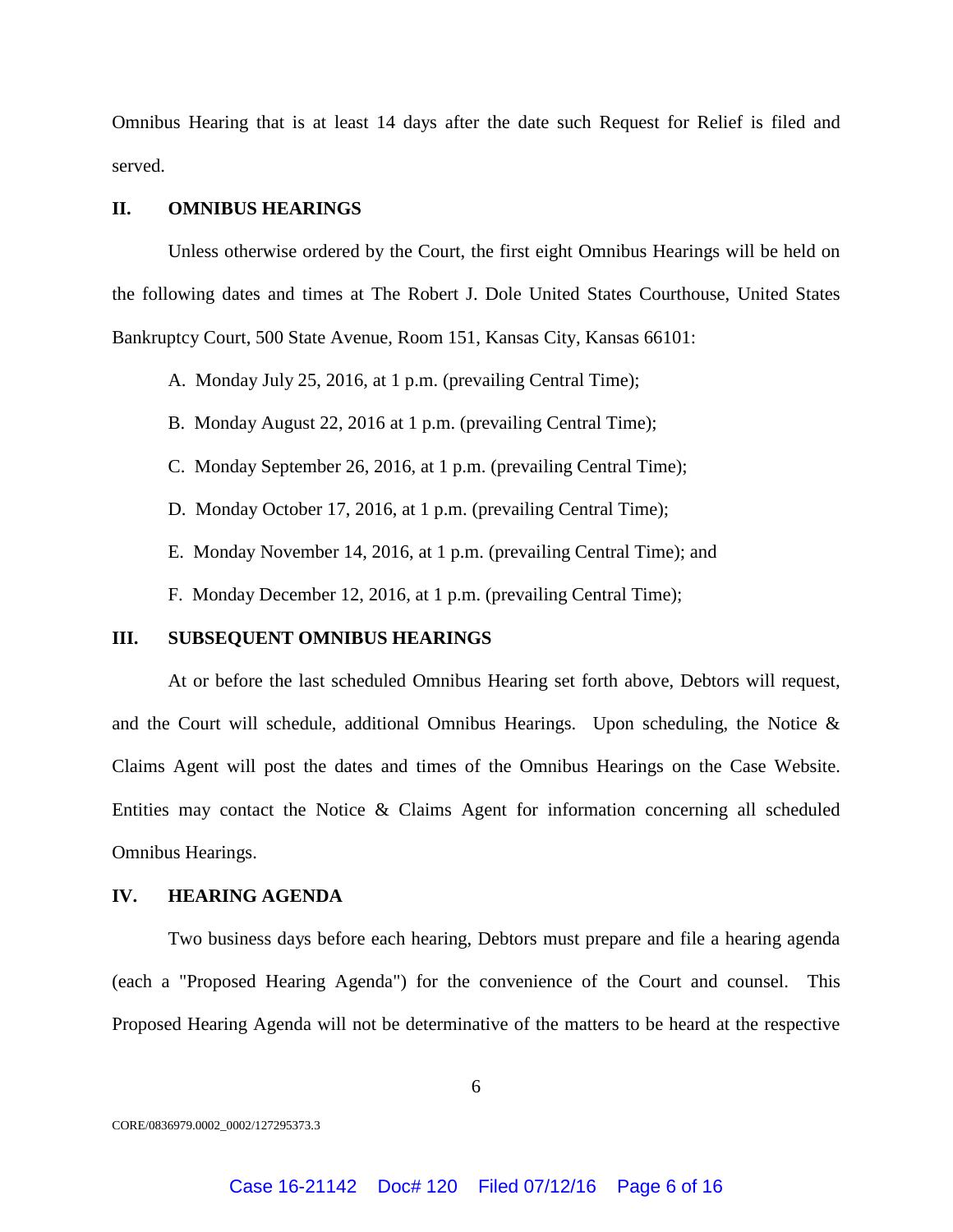hearing or whether there will be a settlement or a continuance. The Proposed Hearing Agenda will include, to the extent known by Debtors' counsel:

A. the title and docket number of each Court Filing scheduled for hearing, including the initial Request for Relief and any Objections (as defined herein) or other documents related thereto;

B. notice of whether the matters are contested or uncontested:

C. notice of whether the matters have settled or are proposed to be continued; and

D. other comments that may assist the Court.

Debtors are authorized, but not directed, to amend a Proposed Hearing Agenda to reflect any changes, such as the inclusion of additional Court Filings filed after the filing of the Proposed Hearing Agenda or the fact that matters have been settled, withdrawn, or adjourned before a hearing.

### **V. FILING AND SERVICE PROCEDURES**

All notices, motions, applications, and other requests for relief, all briefs, memoranda, affidavits, declarations, and other documents filed in support of or in connection with such papers seeking relief (collectively, "Requests for Relief"), all objections and other responses to Requests for Relief (collectively, "Objections"), and all replies and other responses to Objections (collectively, "Replies," and, together with Requests for Relief, Objections, and all other filed documents, the "Court Filings") must be filed with the Court and served in accordance with the notice provisions of these Case Management Procedures. The party submitting a particular pleading or other document with the Court shall be responsible for all noticing and service functions relevant to the particular matter as may be required by statute, rules, general

7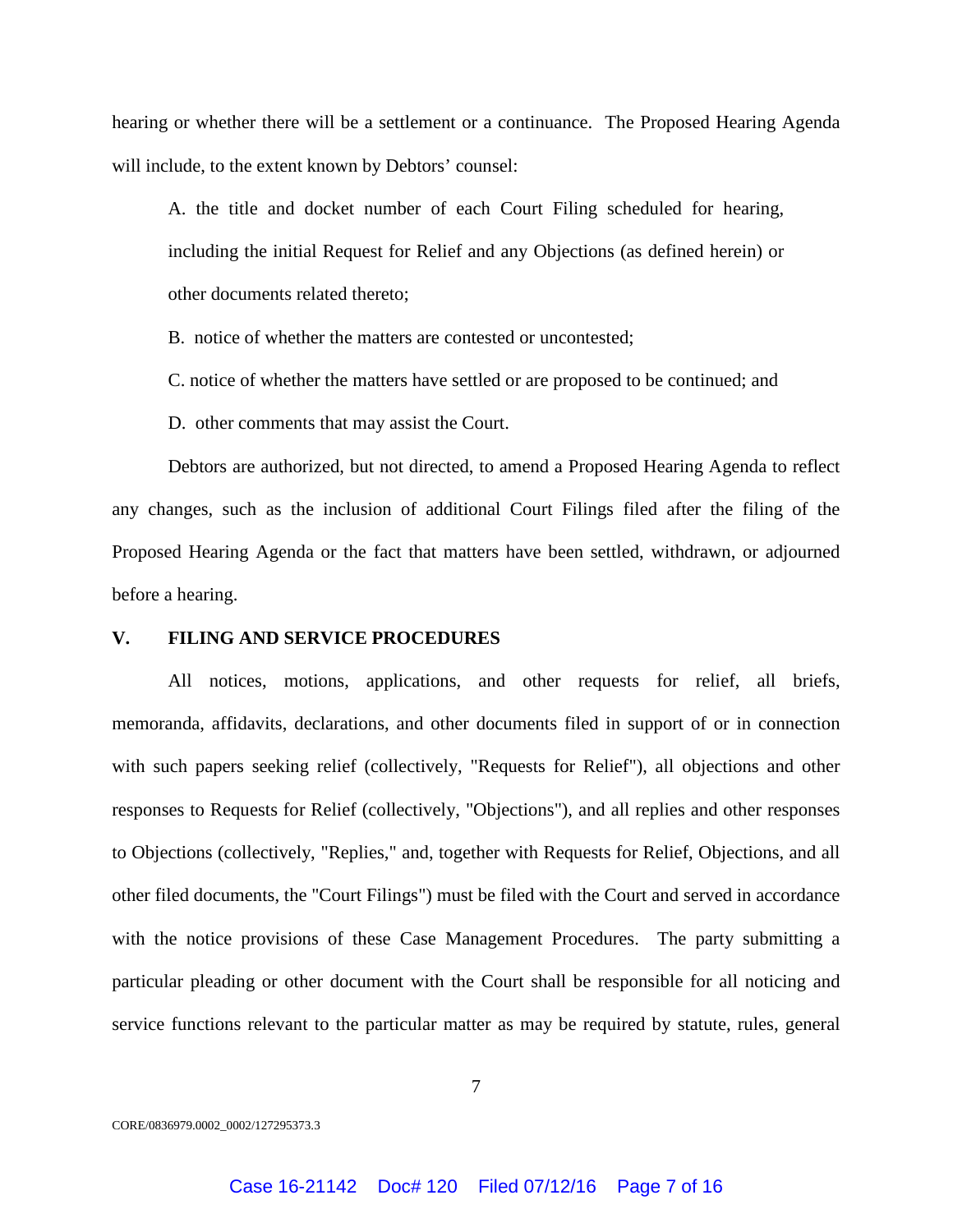orders and applicable guidelines and shall file with the Clerk of Court a declaration of service regarding such noticing and service. The attorney for the party submitting a proposed order or judgment shall serve copies of the filed order or judgment upon all parties entitled to receive notice as soon as practicable. In addition, the attorney shall be responsible for photocopying the conformed copies in order to relieve the Clerk's Office from the large burden of photocopying these orders.

**A. The Service List.** 

1. All Court Filings must be served on the following parties (collectively, the

"Service List"):

- (a) The Notice & Claims Agent must maintain a service list (the "Service List"), a copy of which is attached to these Case Management Procedures as Schedule 1. A copy of the Service List, including any subsequent changes thereto, is also available on the website of Debtors' claims and noticing agent at https://www.bmcgroup.com/JQH. The Service List must include the following parties or their counsel, if known:
	- (i) the Office of the United States Trustee for the District of Kansas;
	- (ii) Debtors' counsel;
	- (iii) Counsel for Atrium Holding Company; SFI Belmont LLC; and JD Holdings, LLC;
	- (iv) The consolidated 40 largest unsecured creditors for Debtors, and in the event a creditors' committee is appointed, the members of any such committee, and if counsel is appointed for such committee, counsel for the same;
	- (v) Counsel for any additional statutory committees;
	- (vi) All secured creditors;
	- (vii) The Internal Revenue Service;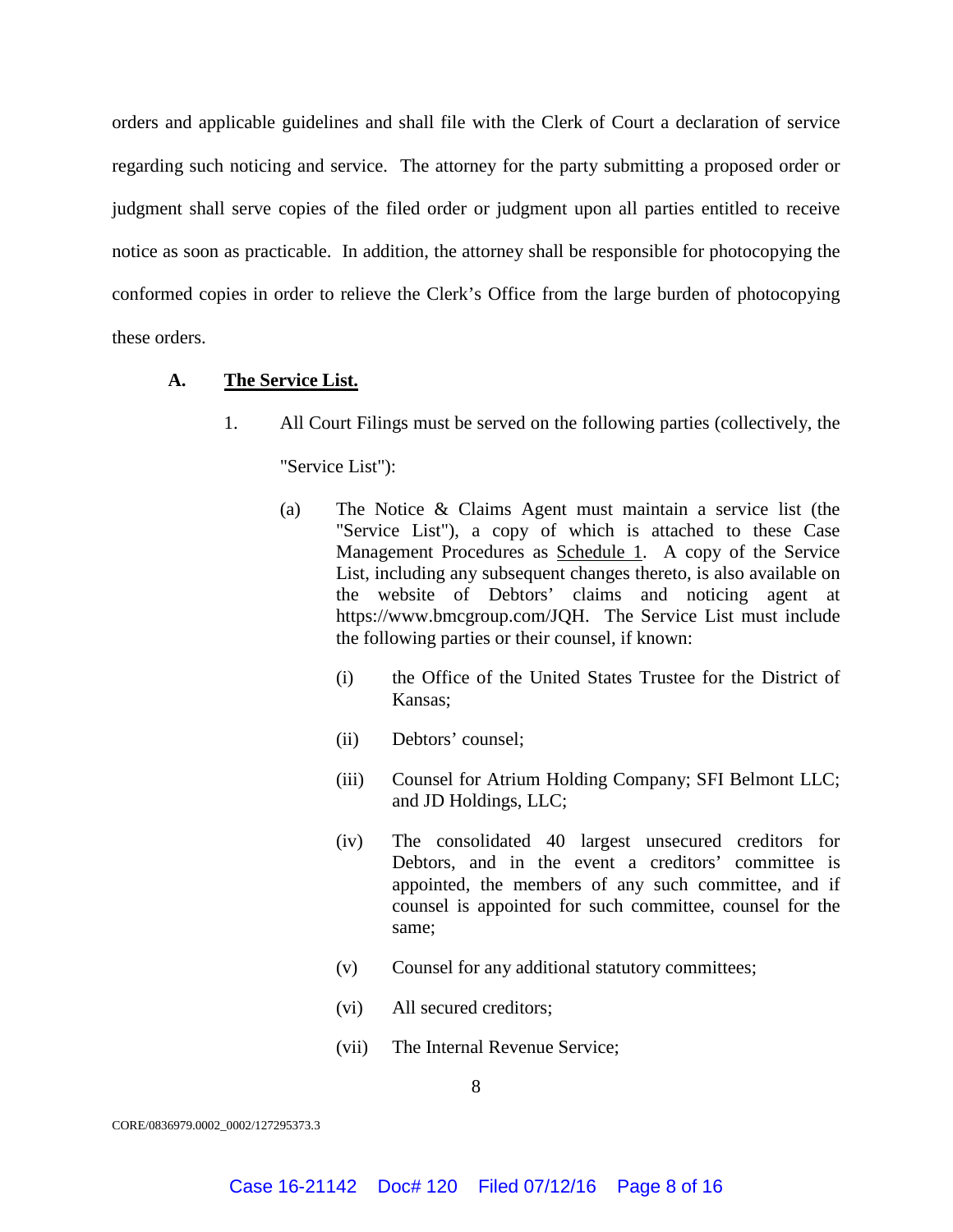- (viii) Any government agency required to be served by the Bankruptcy Code, the Bankruptcy Rules, and/or the Local Bankruptcy Rules, including all applicable taxing authorities; and
- (ix) A list of all entities that have filed a request for service of filings pursuant to Bankruptcy Rule 2002 and the Local Rules (the "2002 List") which list shall be maintained by the Notice & Claims Agent.

## **B. Information Required for Service of Filings.**

A request for service of papers pursuant to Bankruptcy Rule 2002 and the Local Rules (each, a "2002 Notice Request") filed with the Court will be deemed proper if, and only if, it includes the following information with respect to the entity filing such request: (a) name; (b) street address; (c) name of client(s), if applicable; (d) telephone number; (e) facsimile number if applicable; and (f) electronic mail address if available. Notwithstanding the application of the Local Rules, all counsel must comply with this provision in order to receive papers.

# **C. Electronic Mail Address Required.**

If a 2002 Notice Request fails to include an electronic mail address or a No-Electronic Mail Certification (as defined herein), the Notice & Claims Agent must forward a copy of the Case Management Procedures to such entity within five business days and specifically request an electronic mail address. If no electronic mail address is provided in response to such request, such entity will not be added to the 2002 List and will not be served with copies of Court Filings unless (a) such pleadings and/or documents directly affect such entity or (b) such entity submits a No-Electronic Mail Certification (as defined below).

## **D. Certification Opting Out of Electronic Mail Service.**

Notwithstanding the immediately preceding paragraph, any individual or entity filing a 2002 Notice Request who does not maintain (and cannot practicably obtain) an electronic mail

9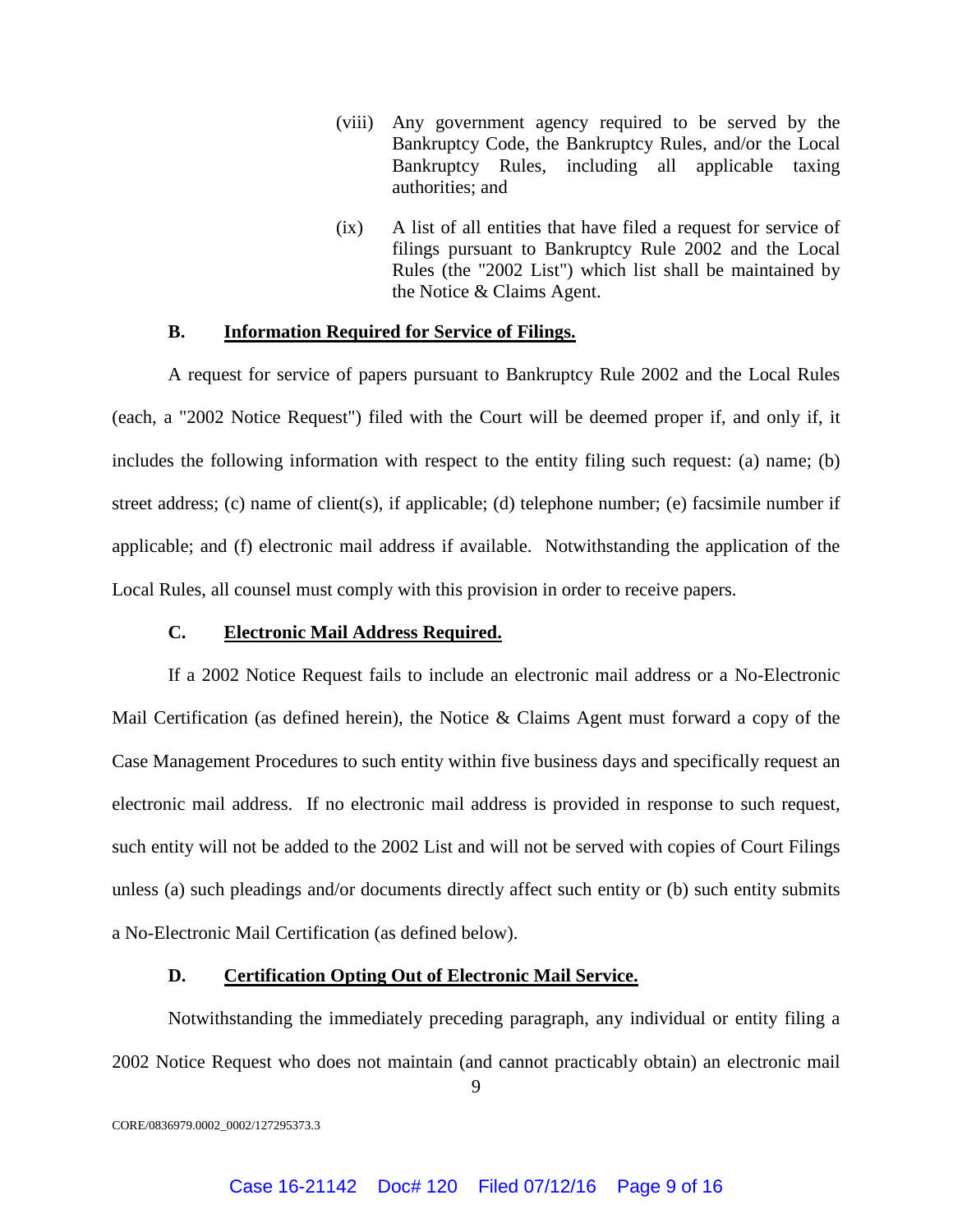address and thereafter cannot receive service by electronic mail must include in the 2002 Notice Request a certification to that effect (a "No-Electronic Mail Certification"). The No-Electronic Mail Certification must include a statement certifying that the individual or entity (a) does not maintain an electronic mail address and (b) cannot practicably obtain an electronic mail address at which the individual or entity could receive service by electronic mail. An entity submitting a No-Electronic Mail Certification must be served with paper copies of any Court Filing by the entity making such Court Filing, by first class mail or private mail service, at such filing entity's discretion.

## **E. Changes in Information.**

It is the responsibility of each entity submitting a 2002 Notice Request to file with the Court an updated 2002 Notice Request as necessary to reflect changes to any notice information, including electronic mail address and contact person, and to serve a copy of such request upon Debtors.

## **F. Affected Entities.**

All entities with a particularized interest in the subject matter of the particular court filing will be treated as an "Affected Entity." With respect to any Court Filing for which particular notice is required to be served on all creditors and Affected Entities, including Bankruptcy Rules 2002(a)(2) and (3), 4001, 6004, 6007, and 9019, parties must serve all such filings on the Affected Entities as well as on the parties set forth in the Service List.

## **VI. NOTICE & CLAIMS AGENT TO MAINTAIN 2002 LIST**

At least every 15 days during the first 60 days of Debtors' chapter 11 cases, and, thereafter, at least every 30 days until confirmation of chapter 11 plan(s), the Notice & Claims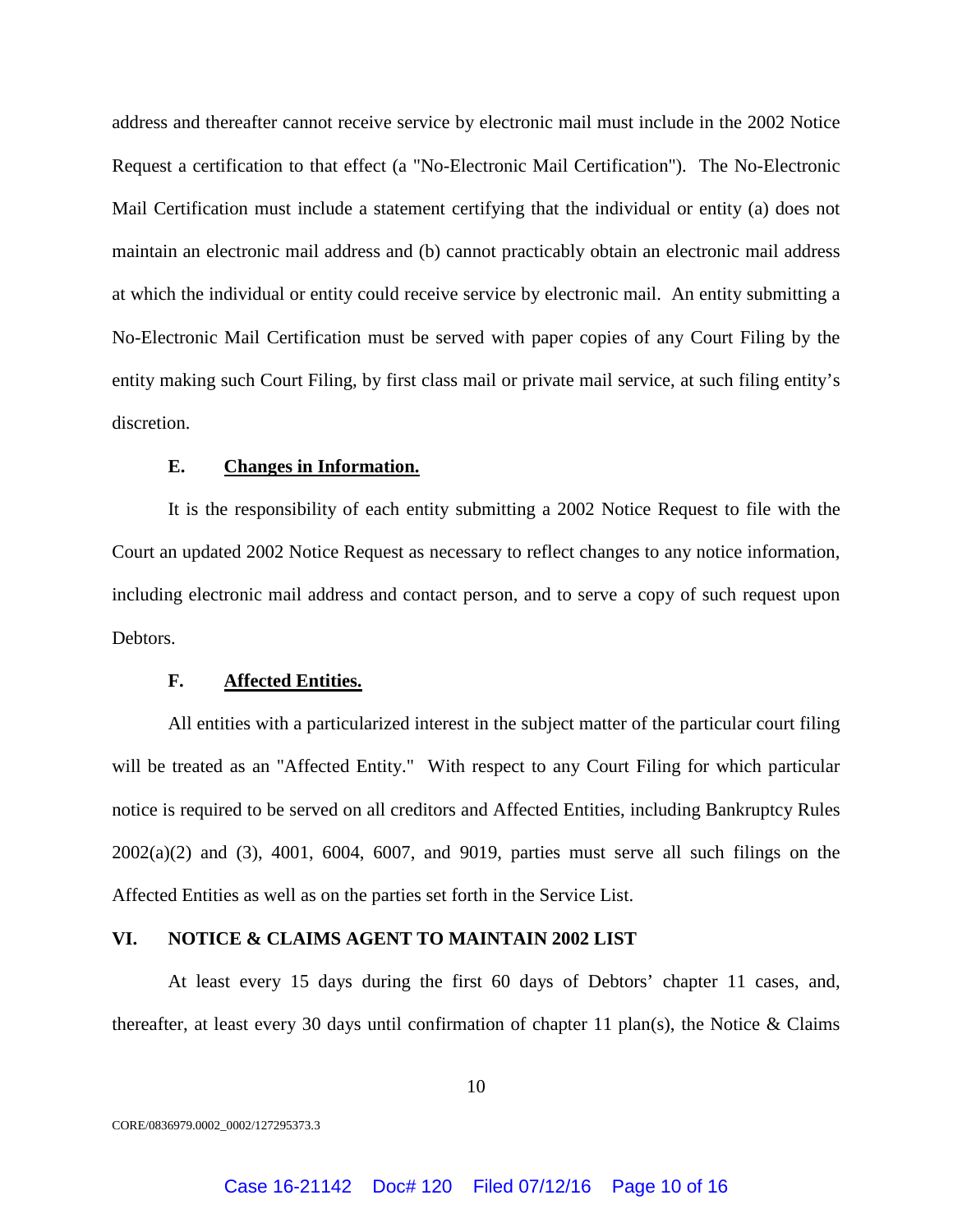Agent will maintain and update the 2002 List by: posting an updated 2002 List to the Case Website.

Notwithstanding anything to the contrary in this order, notice of the following motions, documents and information shall be served on all of Debtors' creditors:

A. Notice of the first meeting of creditors pursuant to Bankruptcy Code § 341;

B. Any deadline for filing proofs of claim pursuant to Rule 3003;

C. Any deadline to object to a disclosure statement or plan of reorganization;

D. Any hearing to consider approval of a disclosure statement;

E. A hearing to consider confirmation of a plan of reorganization (and ancillary balloting);

F. A proposed sale of all or substantially all of Debtors' assets; and

G. Notice of the appointment of a claims noticing agent together with instructions to locate and access the notice website of the noticing agent.

## **VII. FILING AND SERVICE OF COURT FILINGS GENERALLY**

#### **A. Paper Service of Certain Affected Entities.**

To the extent no electronic mail address of an Affected Entity is available, Debtors (or any other entity filing and serving a Court Filing) will serve such Affected Entity with paper copies of any Court Filing, served by either first class mail or private mail service. In addition, the Claims & Notice Agent shall serve paper copies (by mail, email, or email URL link) of the Court Filings on the Service List in addition to any ECF service.

### **B. Waiver of Filing Deadlines.**

11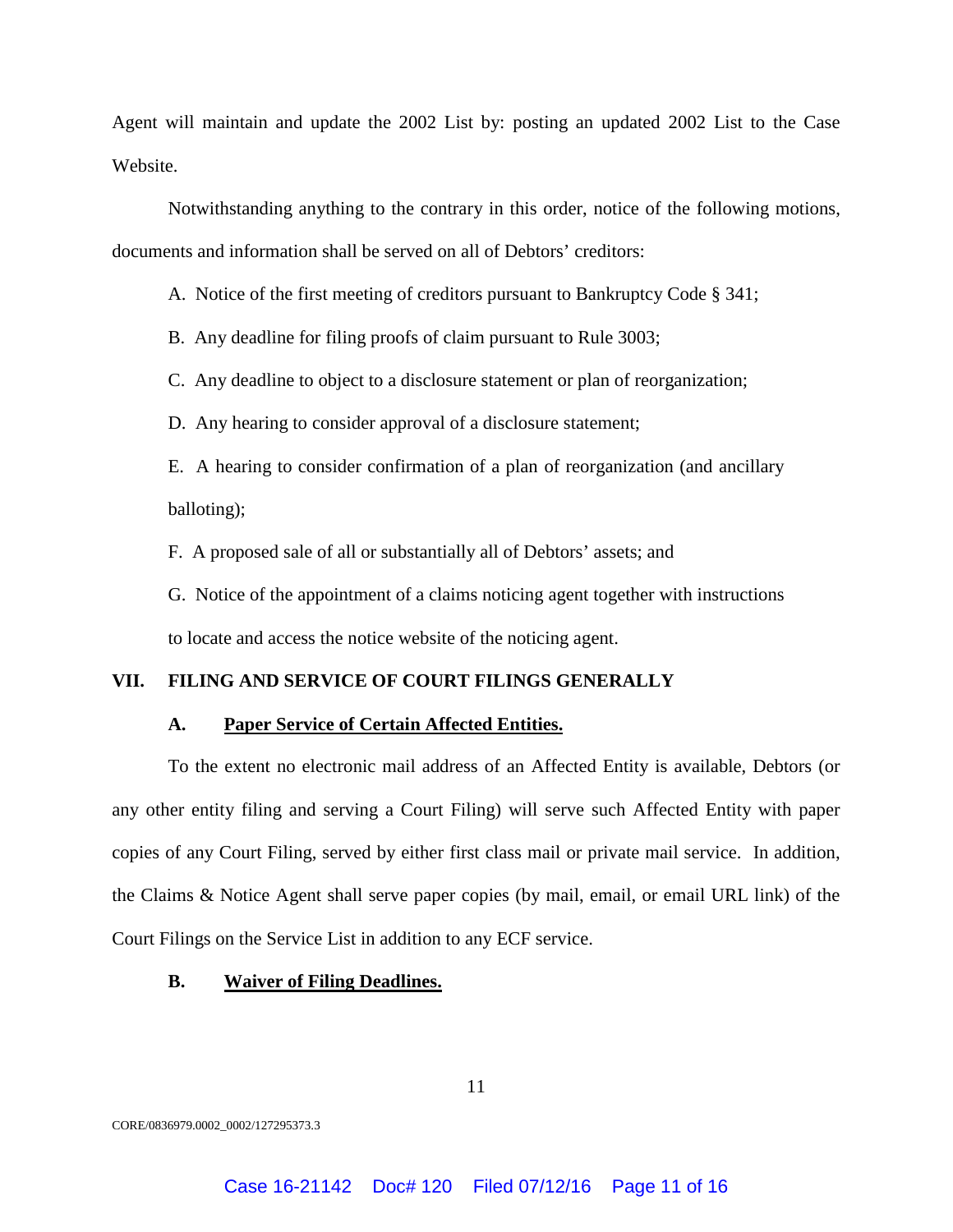If any Court Filing is filed and served electronically via the Court's electronic case filing system (the "Electronic Filing System"), the filing deadlines requiring three additional days' notice set forth in Bankruptcy Rule 9006 will not apply.

## **C. Notice of Motion.**

With each Request for Relief, a separate notice shall be filed (the "Notice"). The Notice: (a) shall set forth, if applicable, the date and time of the hearing in conformity with these procedures; (b) must set forth the date and time of the Objection Deadline (as defined and determined herein); (c) shall indicate that the hearing is a non-evidentiary hearing unless otherwise directed by the Court; (d) may include a statement that the relief requested therein may be granted without a hearing if no objection is timely filed and served in accordance with these Case Management Procedures; (e) shall conform to the Court's form of notice of non-evidentiary hearing set set forth at http://www.ksb.uscourts.gov/images/ksb\_calendars/rdb\_motions\_docket\_noticing\_instructions.p df ; and (f) shall be accompanied by a filed certificate of service of such Notice in conformity with D. Kan. LBR 9013.3.

## **D. Satisfaction of Section 342 of the Bankruptcy Code.**

Unless otherwise ordered by the Court, any Court Filing notice or other notice sent by Debtors will be deemed to comply with the requirements set forth in  $\S$  342(e)(1) of the Bankruptcy Code so long as the notice includes (as a footnote or otherwise) the name, address, and last four digits of the taxpayer identification number of each Debtor.

#### **E. Right to Request Special Notice Procedures.**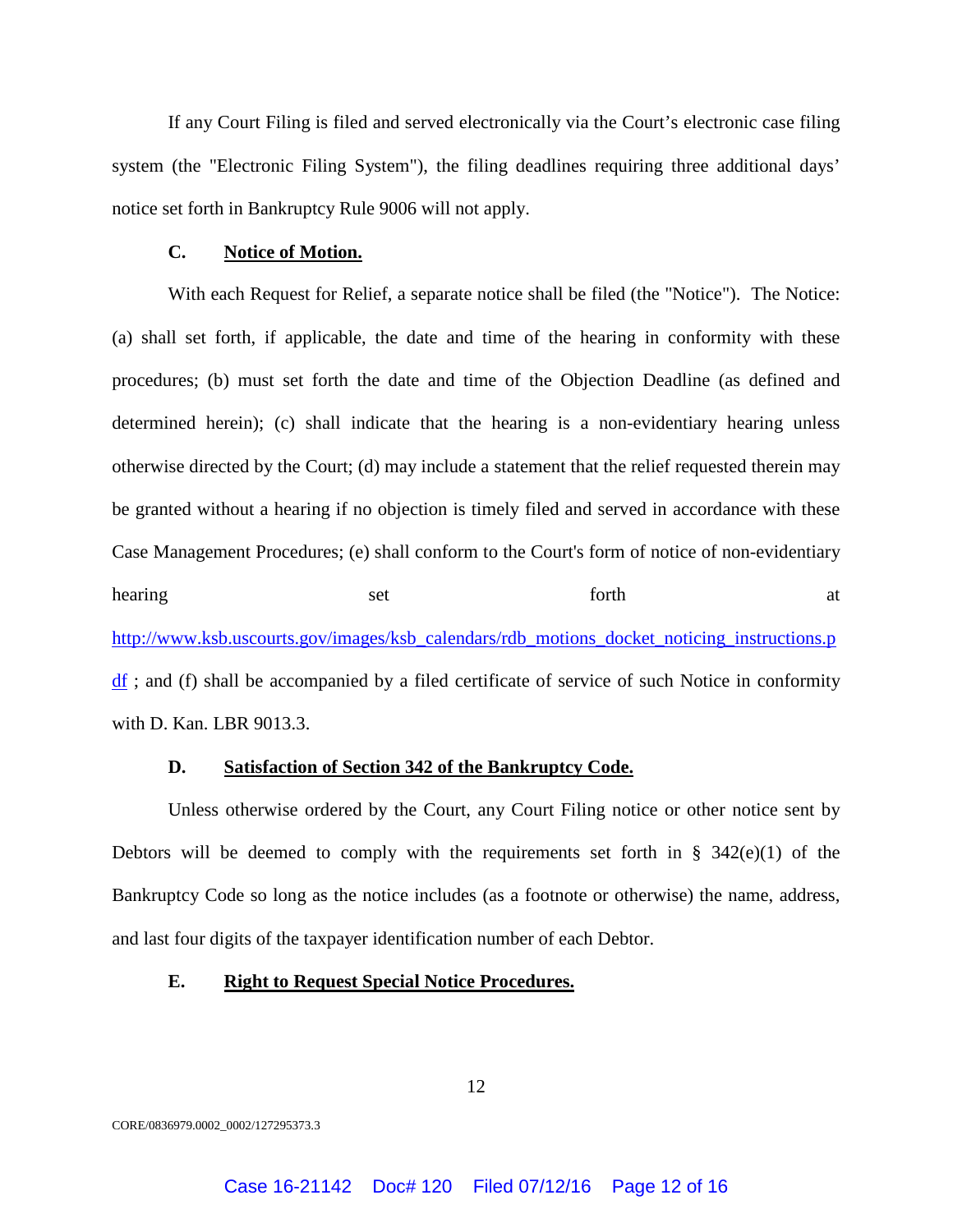Nothing in these Case Management Procedures prejudices the right (a) of any entity, including Debtors, to move the Court to limit or expand notice of contested matters and adversary proceedings upon a showing of good cause, including without limitation the right to file a motion seeking emergency ex parte relief or relief upon shortened notice, or (b) of any entity to request an enlargement or reduction of any time period under Bankruptcy Rule 9006(b) or  $(c)$ .

### **VIII. FILING AND SERVICE OF REQUESTS FOR RELIEF**

#### **A. Requests for Relief to Be Heard at Omnibus Hearings.**

Unless applicable statutes or rules require a longer notice period, and except as otherwise set forth in these Case Management Procedures or further order of the Court, a Request for Relief filed and served 14 or more days (without taking into consideration any additional time otherwise required pursuant to Bankruptcy Rule 9006(f)) before the next regularly scheduled Omnibus Hearing must be noticed for hearing at that Omnibus Hearing. A Request for Relief filed and served fewer than 14 days before the next regularly scheduled Omnibus Hearing will be heard at the regularly scheduled Omnibus Hearing following the next regularly scheduled Omnibus Hearing.

### **IX. FILING AND SERVICE OF OBJECTIONS**

#### **A. Deadline to File and Serve Objections to Requests for Relief.**

Any Objection to a Request for Relief must be filed and served upon the entity filing the Request for Relief and those entities on the Service List by the following deadlines (each, as applicable, the "Objection Deadline"):

13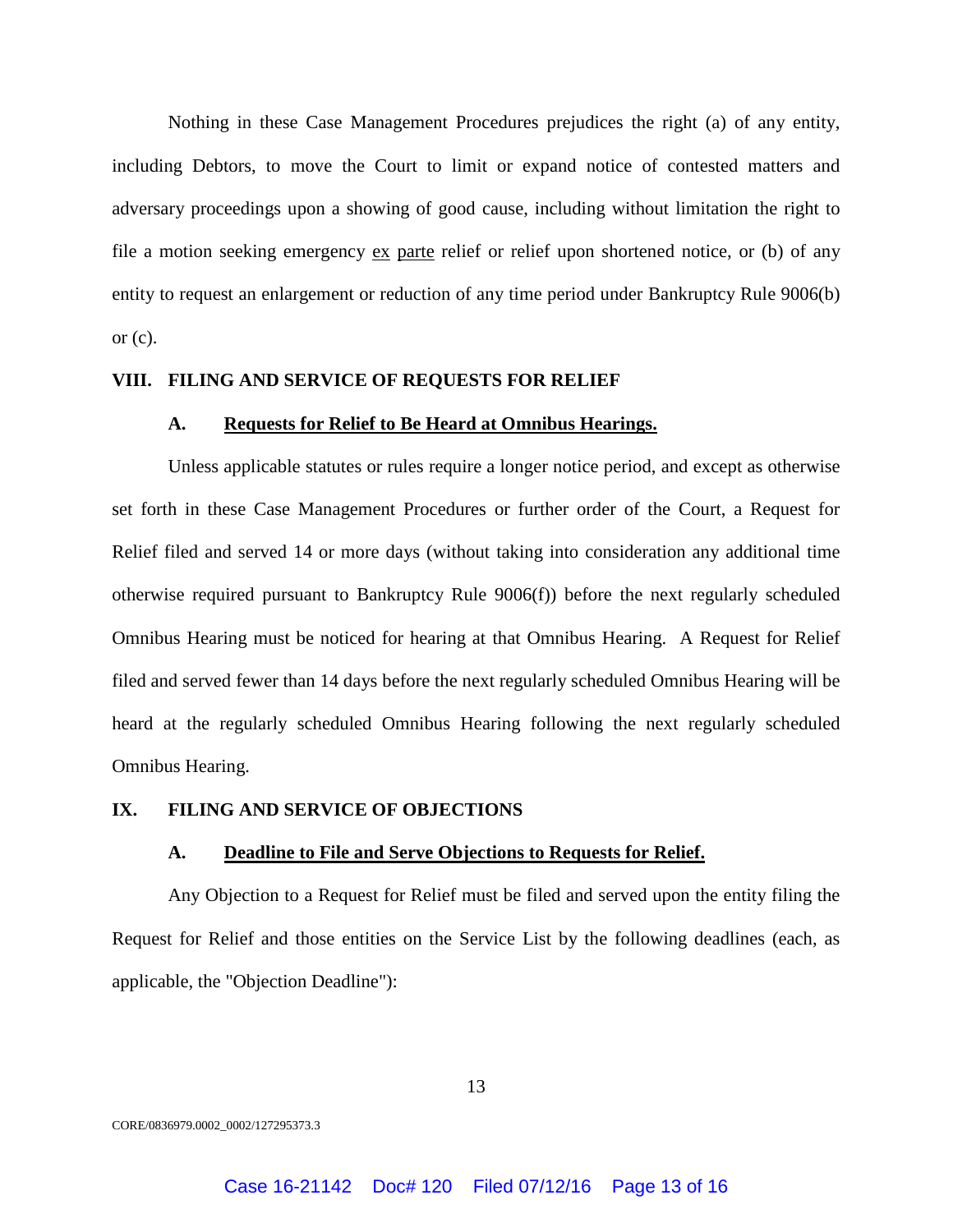- 1. In the case of a Request for Relief filed 14 or more days before the date and time of the Omnibus Hearing (or other hearing, as ordered by the Court), if any, at which the matter will be heard (the "Applicable Hearing") 4:00 p.m. (prevailing Central Time) (this time deadline not to apply to pro se or paper filings) on the seventh calendar day before the Applicable Hearing;
- 2. In the case of a Request for Relief set for hearing on an expedited basis and filed fewer than 14 days before the Applicable Hearing, 12:00 p.m. (prevailing Central Time) (this time deadline not to apply to pro se or paper filings) on the second business day before the Applicable Hearing; or
- 3. In any case, as otherwise ordered by the Court.

## **B. Effect of failure to file objection by objection deadline.**

Failure to file and enter on the docket an Objection by the Objection Deadline may cause the Court to consider the Requests for Relief unopposed.

## **X. GRANTING A REQUEST FOR RELIEF WITHOUT A HEARING**

## **A. Certificate of No Objection.**

1. Provided that the notice filed with the Request for Relief includes a statement that the Request for Relief may be granted and an order entered without a hearing unless a timely Objection is made, if the Objection Deadline applicable to a Request for Relief passes without an Objection being filed and served in accordance with these Case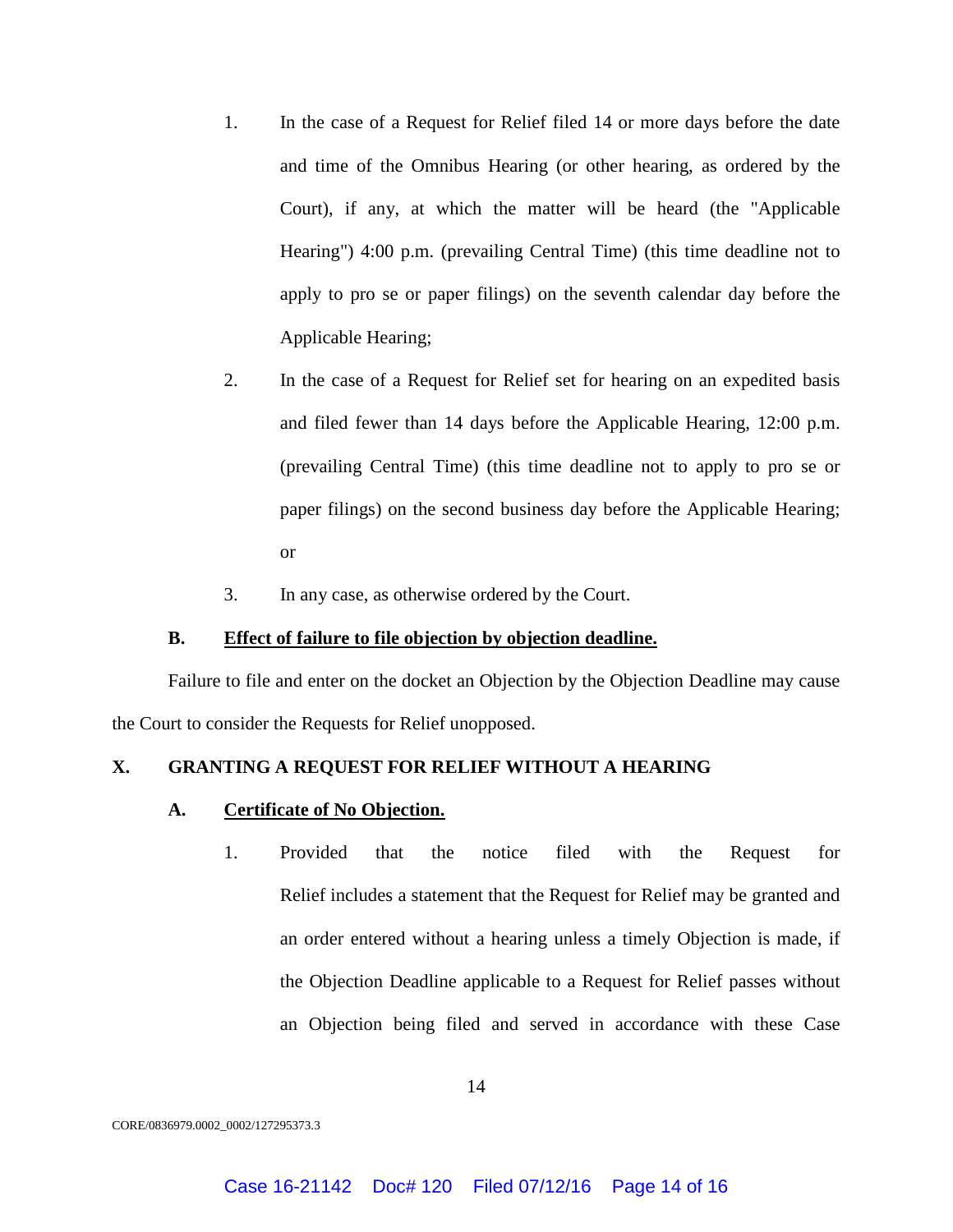Management Procedures, the party that has filed the Request for Relief may file a certification indicating that no Objection has been filed or served (the "Certificate of No Objection").

## **B. Contents of Certificate of No Objection.**

1. By filing a Certificate of No Objection, the party that filed the applicable Request for Relief represents to the Court that it is unaware of any Objection to the Request for Relief and that it has reviewed the Court's docket for these chapter 11 cases and that no Objection appears thereon.

# **C. Order May Be Entered Without Hearing.**

1. Upon receipt of a Certificate of No Objection, the Court may, but need not, enter an order granting the Request for Relief without further hearing.

## **D. Request for Relief May Be Heard at Hearing.**

1. After a Certificate of No Objection has been filed, the Request for Relief will be heard at the next Omnibus Hearing if the Court does not enter an order granting the Request for Relief before such Omnibus Hearing.

## **XI. TELEPHONIC APPEARANCES**

**A.** Any party who wishes to appear by telephone at a hearing conducted in a case jointly administered with *In re John Q. Hammons Fall 2006, LLC, et al.,* Bankr. D. Kan. No. 16-21142-11 may find directions about how to do so and the Court's requirements at the Case Website and the Court's website as well.

15